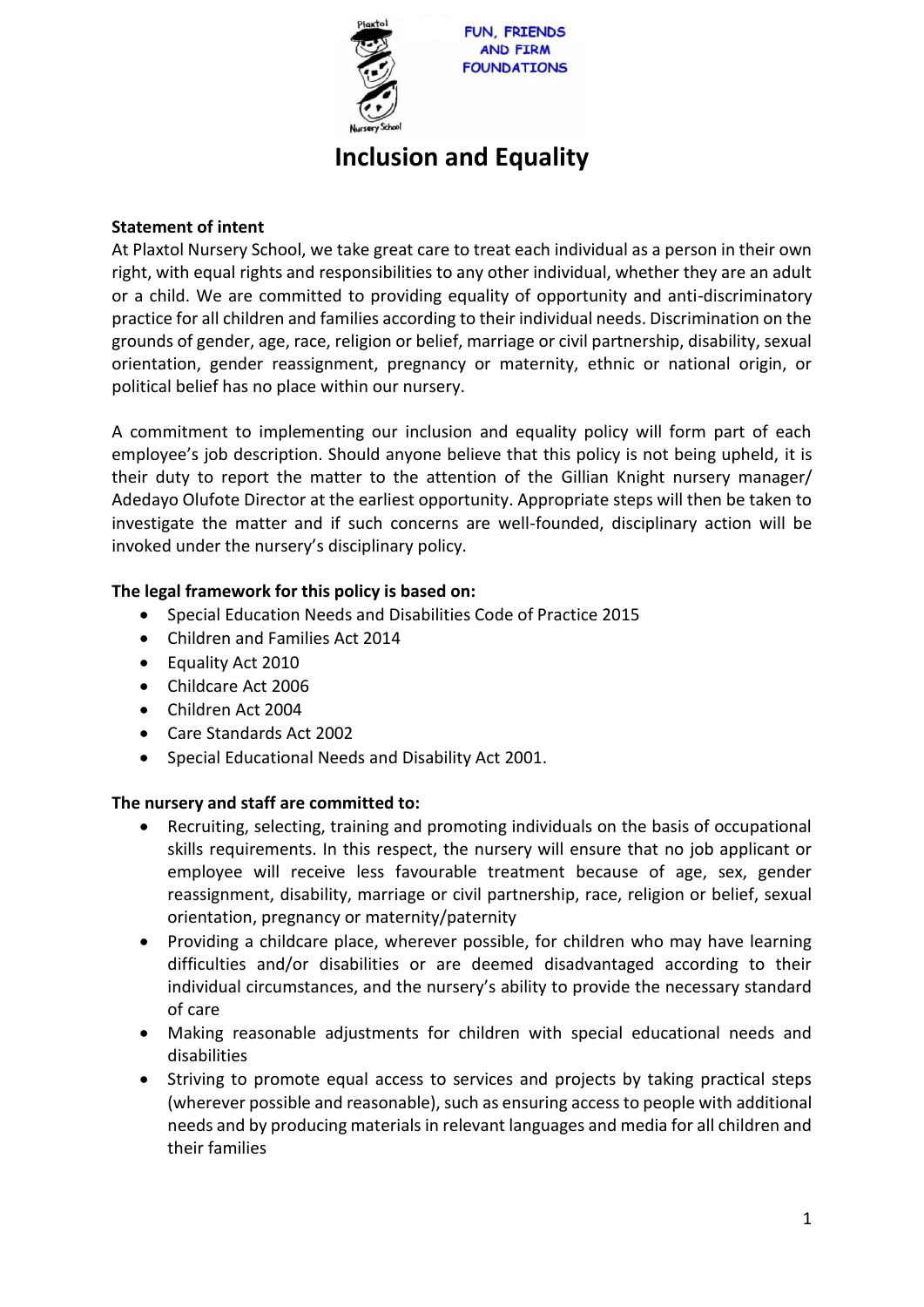- Providing a secure environment in which all our children can flourish and all contributions are valued
- Including and valuing the contribution of all families to our understanding of equality, inclusion and diversity
- Providing positive non-stereotypical information
- Continually improving our knowledge and understanding of issues of equality, inclusion and diversity
- Regularly reviewing, monitoring and evaluating the effectiveness of inclusive practices to ensure they promote and value diversity and difference and that the policy is effective and practices are non-discriminatory
- Making inclusion a thread which runs through the entirety of the nursery, for example, by encouraging positive role models through the use of toys, imaginary play and activities, promoting non-stereotypical images and language and challenging all discriminatory behaviour (see dealing with discriminatory behaviour policy).

#### **Admissions/service provision**

The nursery is accessible to all children and families in the local community and further afield through a comprehensive and inclusive admissions policy.

The nursery will strive to ensure that all services and projects are accessible and relevant to all groups and individuals in the community within targeted age groups.

#### **Recruitment**

Recruitment, promotion and other selection exercises such as redundancy selection will be conducted on the basis of merit, against objective criteria that avoid discrimination. Shortlisting should be done by more than one person if possible.

All members of the selection group will be committed to the inclusive practice set out in this policy and will have received appropriate training in this regard.

Application forms will be sent out along with a copy of the equal opportunities monitoring form. Application forms will not include questions that potentially discriminate on the grounds specified in the statement of intent.

Vacancies should generally be advertised to a diverse section of the labour market. Advertisements should avoid stereotyping or using wording that may discourage particular groups from applying.

At interview, no questions will be posed which potentially discriminate on the grounds specified in the statement of intent. All candidates will be asked the same questions and members of the selection group will not introduce nor use any personal knowledge of candidates acquired outside the selection process. Candidates will be given the opportunity to receive feedback on the reasons why they were not successful.

Under the Equality Act 2010 you can only ask questions prior to offering someone employment in the following circumstances: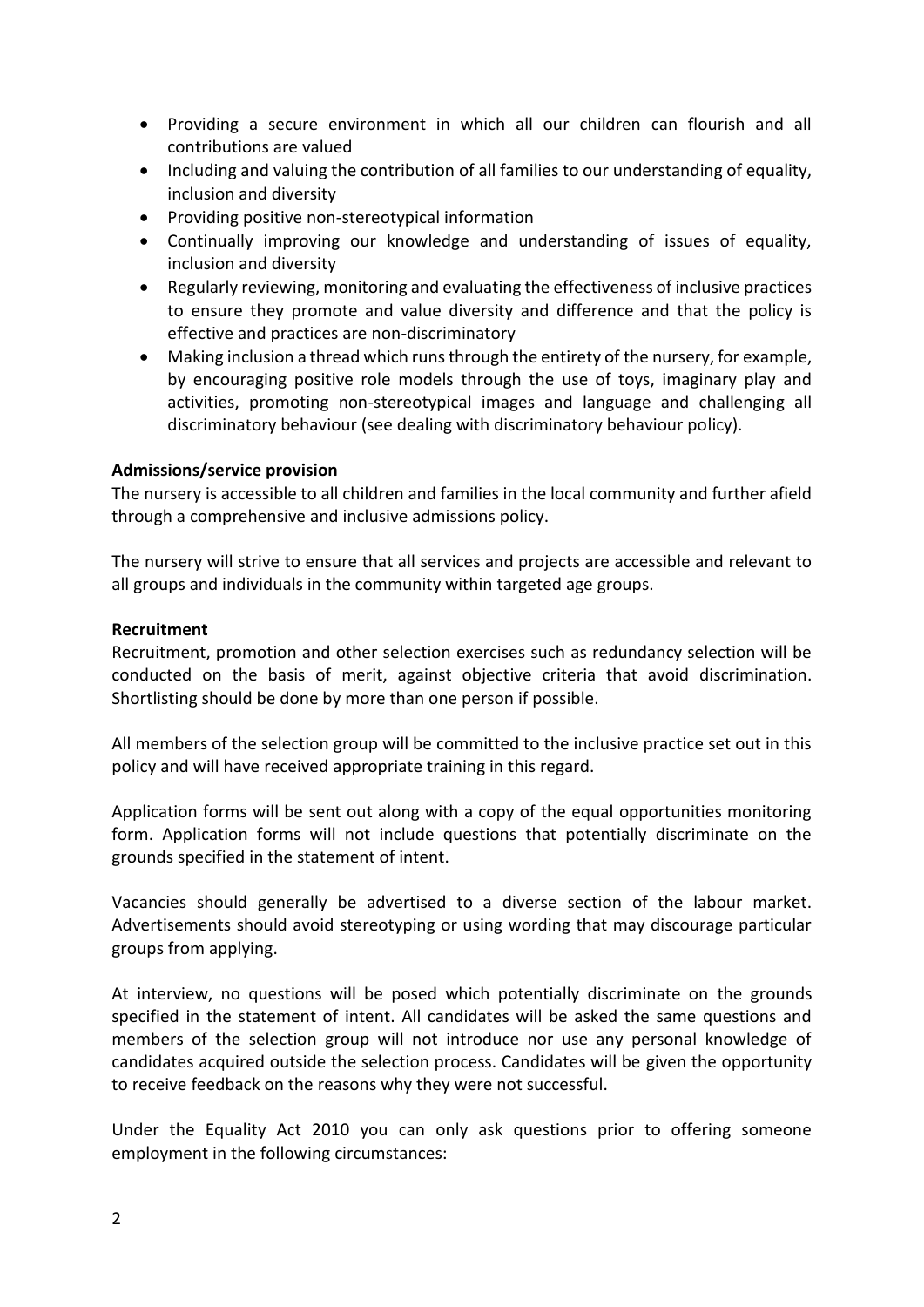- You need to establish whether the applicant will be able to comply with a requirement to undergo an assessment (i.e. an interview or selection test)
- You need to establish whether the applicant will be able to carry out a function that is intrinsic to the work concerned
- You want to monitor diversity in the range of people applying for work
- You want to take positive action towards a particular group for example offering a guaranteed interview scheme
- You require someone with a particular disability because of an occupational requirement for the job.

The National College for Teaching and Leadership provides further guidance specific to working with children:

*Providers have a responsibility to ensure that practitioners have the health and physical capacity to teach and will not put children and young people at risk of harm. The activities that a practitioner must be able to perform are set out in the Education (Health Standards England) Regulations 2003. Providers are responsible for ensuring that only practitioners who have the capacity to teach remain on the staff team.*

*People with disabilities or chronic illnesses may have the capacity to teach, just as those without disabilities or medical conditions may be unsuitable to teach. Further information on training to teach with a disability is available from the DfE website.*

*Successful applicants offered a position may be asked to complete a fitness questionnaire prior to commencing the programme. Providers should not ask allencompassing health questions, but should ensure that they only ask targeted and relevant health-related questions, which are necessary to ensure that a person is able to teach.*

### **Staff**

It is the policy of Plaxtol Nursery School not to discriminate in the treatment of individuals. All staff are expected to co-operate with the implementation, monitoring and improvement of this and other policies. All staff are expected to challenge language, actions, behaviours and attitudes which are oppressive or discriminatory on the grounds specified in this policy and recognise and celebrate other cultures and traditions. All staff are expected to participate in equality and inclusion training.

Staff will follow the 'Dealing with Discriminatory Behaviour' policy where applicable to report any discriminatory behaviours observed.

### **Training**

The nursery recognises the importance of training as a key factor in the implementation of an effective inclusion and equality policy. All new staff receive induction training including specific reference to the inclusion and equality policy. The nursery will strive towards the provision of inclusion, equality and diversity training for all staff on an annual basis.